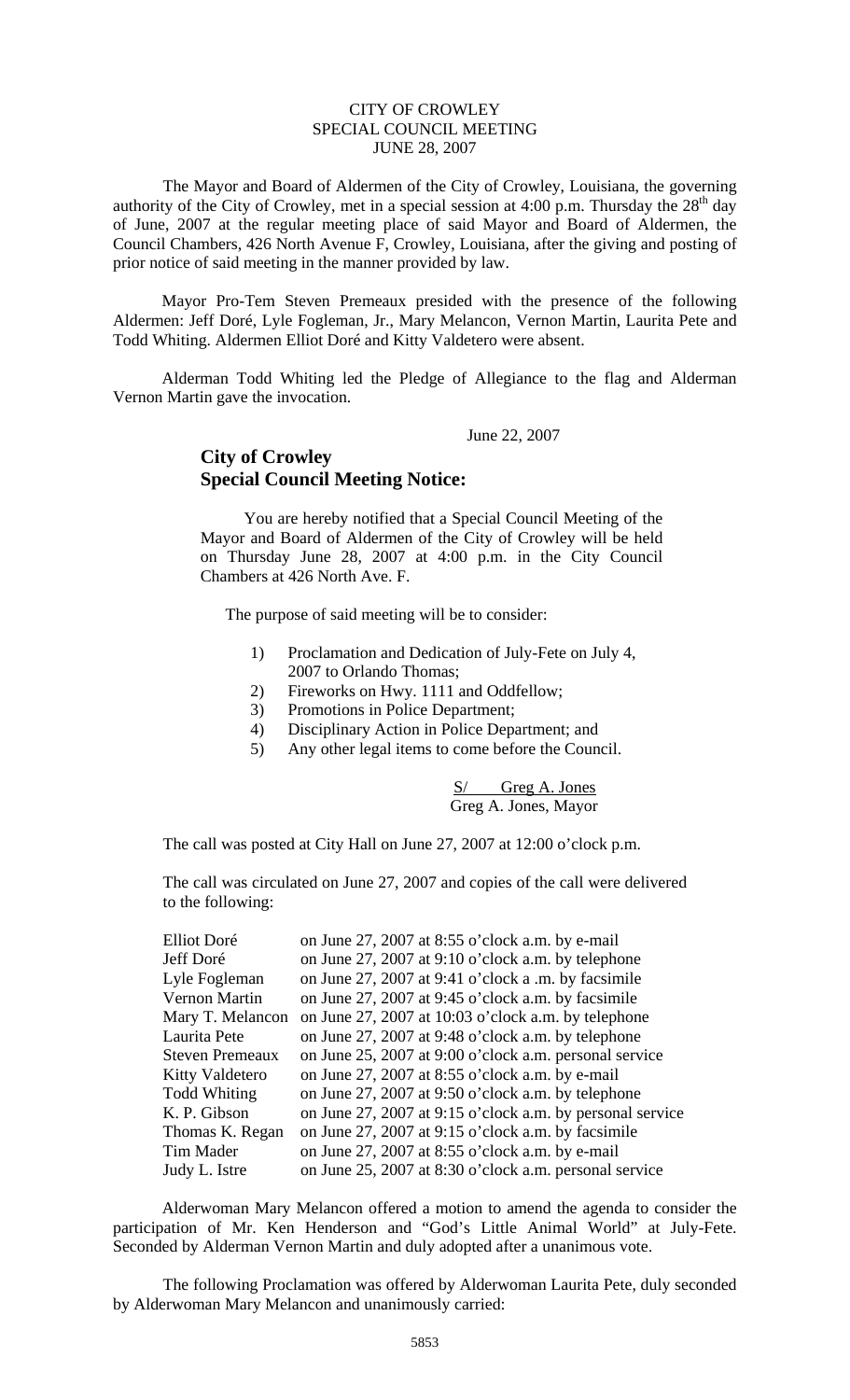## Proclamation

Whereas, Orlando Thomas, aka "Poussee" and "OT" an outstanding local athlete and NFL Superstar, was born in Crowley, La., October 21, 1972 to Ms. Rose Thomas and the late Mr. Michael Clement; and

Whereas, Orlando's friends all attest that his good nature, pleasing personality, and gentle ways were endearing character traits as was his oft repeated mantra "Everyday is a Holiday"; and

Whereas, Orlando's unstinting hard work and his completely selfless dedication to the game of football earned him many honors: In 1989 he led the CHS Gents Football Team to a State Championship, at U.S.L., he was an All American and later his number was retired and he was inducted into the university's Hall of Fame; and

Whereas, Orlando was drafted by the NFL Minnesota Vikings and set a record for interceptions his rookie year and continued to electrify national audiences with his graceful runs and his dazzling intercepts until diagnosed with ALS, "Lou Gehrig's Disease" in 2004; and

Whereas, Orlando met and married his Angel, Demetra while with the Vikings and the two returned to Louisiana with their children to live following the ALS diagnosis; and

Whereas, Orlando's battle with ALS has forced him to retire from his regular pursuits, he and Demetra continue to proclaim their belief in God Almighty and in their shared belief that "Everyday is a Holiday".

Now, Therefore, I, Greg A. Jones, Mayor of the City of Crowley, Louisiana proclaim JulyFete 2007 as Orlando Thomas Day.

IN WITNESS WHEREOF, I have hereunto set my hand and officially caused the Great Seal of the City of Crowley, Louisiana to be affixed this the 4th day of July, in the year of our Lord two thousand seven.

GREG A. JONES, Mayor

\_\_\_\_\_\_\_\_\_\_\_\_\_\_\_\_\_\_\_\_\_\_\_\_\_\_\_\_\_\_\_\_\_\_\_\_\_\_\_\_ STEVEN PREMEAUX, Mayor Pro-Tem Presided

\_\_\_\_\_\_\_\_\_\_\_\_\_\_\_\_\_\_\_\_\_\_\_\_\_\_\_\_\_\_\_\_\_\_\_\_\_

ATTEST:

JUDY L. ISTRE, City Clerk

\_\_\_\_\_\_\_\_\_\_\_\_\_\_\_\_\_\_\_\_\_\_\_\_\_\_\_\_\_\_\_\_\_\_

 A motion was offered by Alderwoman Mary Melancon and seconded by Alderman Todd Whiting to table an amendment to the ordinance on the illegal sale of fireworks that would exempt that certain property located adjacent and contiguous to the northeast corner of the intersection of the LA Hwy. 1111 Spur and Oddfellows Road which was annexed by Ordinance No. 1221 from its provisions.

 A motion was offered by Alderwoman Laurita Pete and seconded by Alderman Lyle Fogleman to promote Corporal Richard Jones to Probationary Sergeant effective June 28, 2007. Motion carried.

A motion was offered by Alderwoman Laurita Pete and seconded by Alderwoman Mary Melancon to promote Patrol Officer Louis Maloz to Probationary Corporal effective June 28, 2007. Motion carried.

 Alderman Lyle Fogleman offered a motion to approve the participation of Mr. Ken Henderson and "God's Little Animal World" at July-Fete. A rider on the liability insurance will be written with the City of Crowley as the certificate holder. Seconded by Alderwoman Mary Melancon and duly adopted after a unanimous vote.